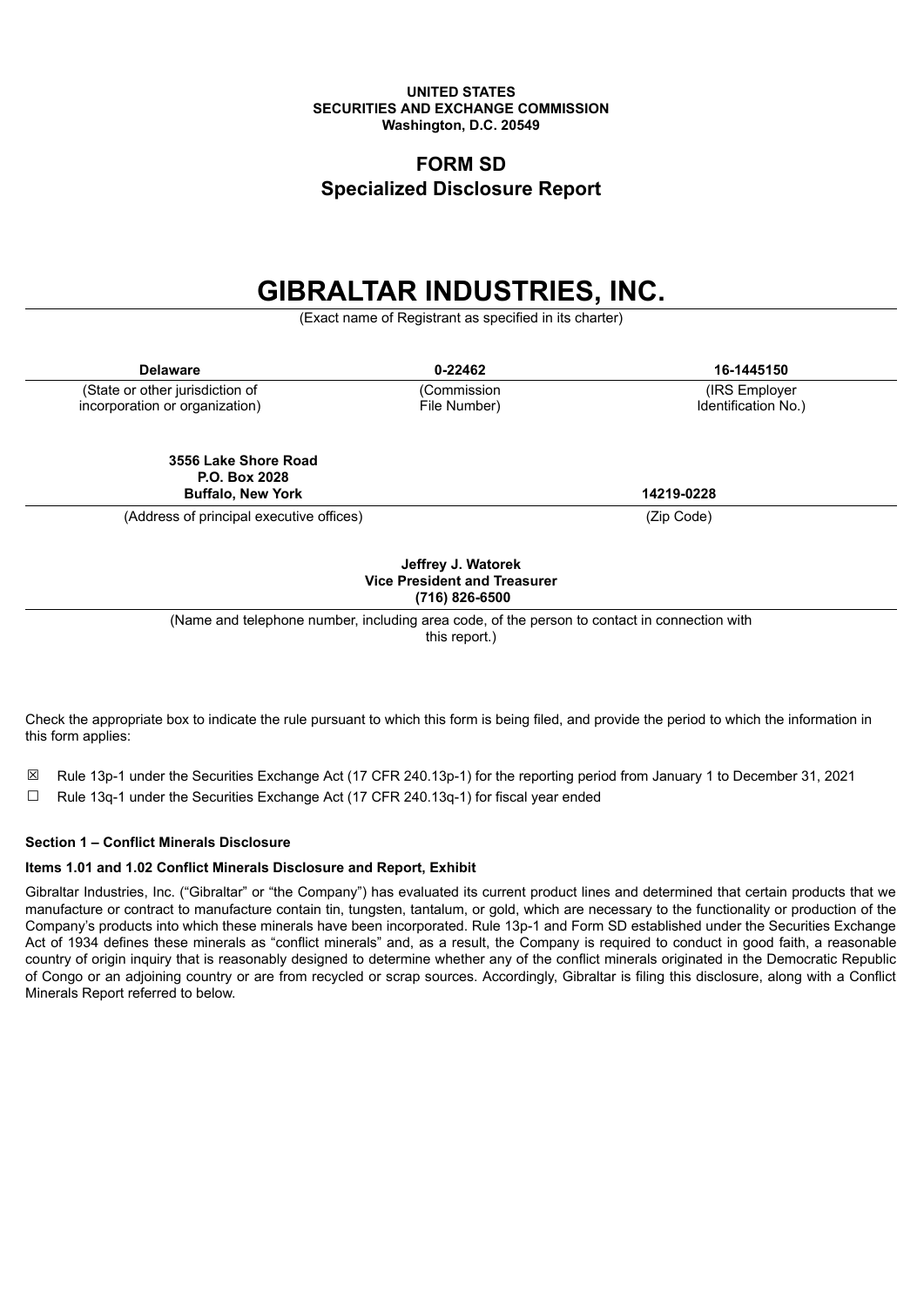#### *Conflict Minerals Disclosure*

The Company has engaged and is continuing to engage in a due diligence process, including surveying our direct suppliers via an industrystandard based survey template for conflict minerals, to try to determine the sources of the conflict minerals, used in our products and which are purchased through a complex supply chain.

Based on information provided by our suppliers and our due diligence efforts, we do not have sufficient information to conclusively determine the countries of origin of all the Necessary Conflict Minerals in the products described above or whether the Necessary Conflict Minerals were from recycled or scrap sources.

The Conflict Minerals Report required by Item 1.01 of Form SD is filed as Exhibit 1.01 hereto and is publicly available at www.gibraltar1.com under the heading "Investors" and the sub-heading "Financial Analysis & SEC Filings."

The reference to any website referred to in this Form SD is included for general information only and is not incorporated by reference in this Form SD.

#### **Section 2 – Resource Extraction Issuer Disclosure**

**Item 2.01 Resource Extraction Issuer Disclosure and Report**

Not applicable.

**Section 3 – Exhibits**

**Item 3.01 Exhibits**

The following exhibit is filed as part of this report:

[Exhibit](#page-2-0) 1.01 – Conflict Minerals Report as required by Items 1.01 and 1.02 of Form SD.

#### **SIGNATURES**

Pursuant to the requirements of the Securities Exchange Act of 1934, the registrant has duly caused this report to be signed on its behalf by the duly authorized undersigned.

Date: May 24, 2022

#### **GIBRALTAR INDUSTRIES, INC.**

/s/ Jeffrey J. Watorek Jeffrey J. Watorek Vice President and Treasurer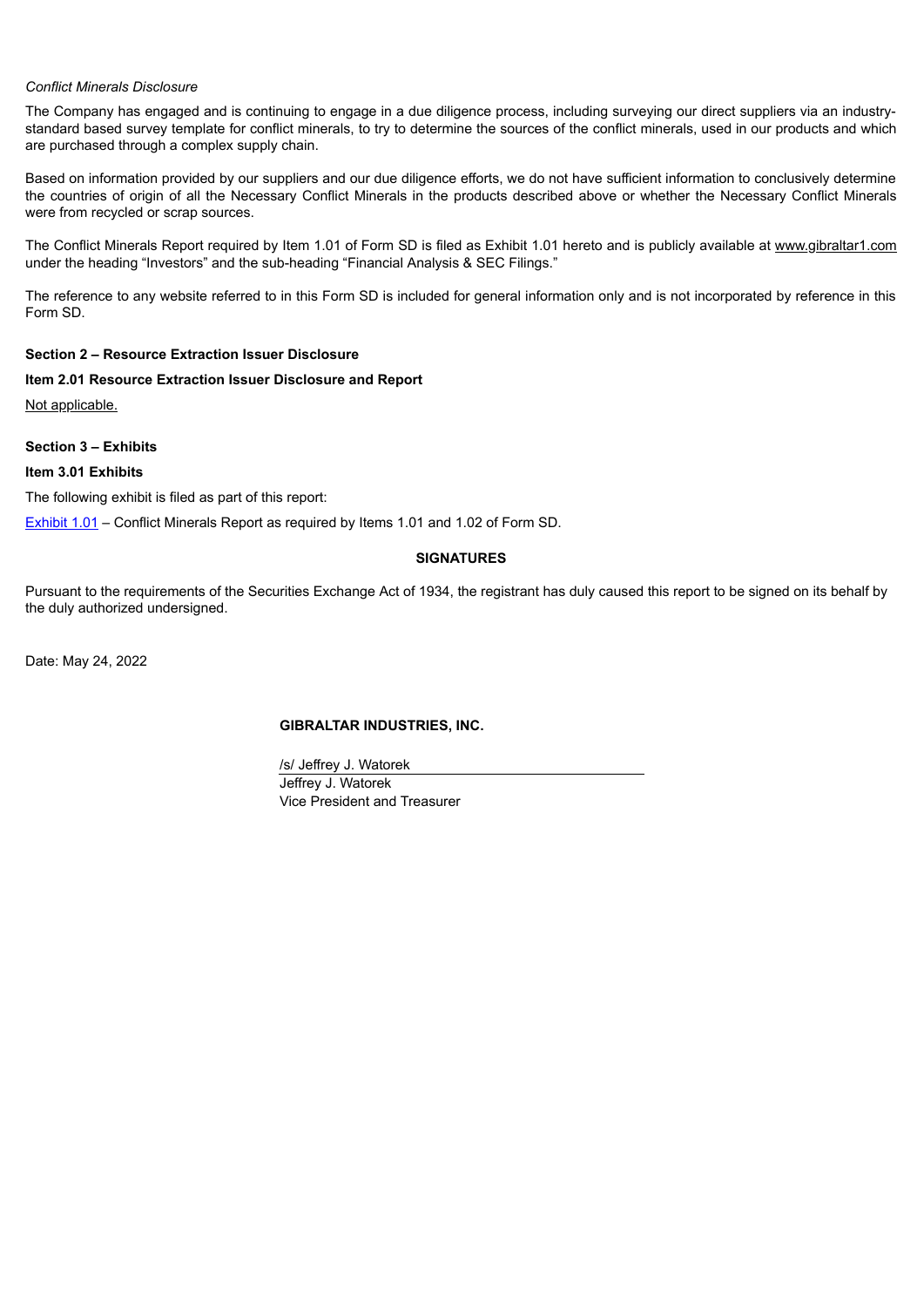#### <span id="page-2-0"></span>**Exhibit 1.01 Conflict Minerals Report**

This report for the year ended December 31, 2021 is presented to comply with Rule 13p-1 under the Securities Exchange Act of 1934, as amended (the "Rule"). The Rule was adopted by the Securities and Exchange Commission (the "SEC") to implement reporting and disclosure requirements related to Conflict Minerals (hereinafter defined) as directed by the Dodd-Frank Wall Street Reform and Consumer Protection Act of 2010 (the "Dodd-Frank Act"). The Rule imposes certain reporting obligations on SEC registrants whose manufactured products contain Conflict Minerals which are necessary to the functionality or production of their products. "Conflict Minerals" are defined as cassiterite, columbite-tantalite, gold, wolframite, and their derivatives, which are limited to tin, tantalum, tungsten, and gold ("3TG") for the purposes of this assessment.

#### **1. Company Overview**

This report has been prepared by management of Gibraltar Industries, Inc. (herein referred to as the "Company," "Gibraltar," "we," "us," or "our").

Gibraltar is a leading manufacturer and provider of products and services for the renewable energy, residential, agtech, and infrastructure markets.

#### **2. Products Overview**

Gibraltar products and services include the designing, engineering, manufacturing and installation of solar racking systems and electrical balance of systems; roof and foundation ventilation products; single point and centralized mail systems and electronic package solutions; retractable awnings and gutter guards; rain dispersion products, trims and flashings and other accessories; growing and processing solutions including the designing, engineering, manufacturing, full scope construction and maintenance and support of greenhouses and indoor growing operations, and botanical extraction systems; and engineered solutions for bridges, highways and airfields, including structural bearings, expansion joints, pavement seals, elastomeric concrete, and bridge cable protection systems.

#### **3. Reasonable Country of Origin Inquiry ("RCOI") Due Diligence and Conclusion**

Gibraltar does not make purchases of raw ore or unrefined Conflict Minerals and makes no purchases in the Democratic Republic of the Congo ("DRC") or any of the adjoining countries (collectively, "Covered Countries"). However, for a limited number of our products, the Company does purchase parts and components from suppliers, such as electronic components, motors, or other metals and substances which require the use of Conflict Minerals. As a result, we determined that a small portion of our products, including electronically controlled ventilation products, powered ventilation products, motorized awnings, metal roofing products and electronically controlled parcel lockers, may contain Conflict Minerals that are necessary to the functionality or production of these products. In addition, we determined that products subject to painting, galvanizing or further additional outside-processing to the end product, may contain Conflict Minerals.

Due to the breadth and complexity of our products and respective supply chains, it will take time for many of our suppliers to verify the 3TG content and origin of any 3TG minerals contained in them. Driving accountability within the supply chain by leveraging the industry standard Responsible Minerals Initiative ("RMI") program and continuing our outreach efforts, we hope to further develop transparency into our supply chain.

Despite having conducted a good faith RCOI and having conducted due diligence, as described herein, we have concluded that our supply chain remains "DRC conflict undeterminable." We have reached this conclusion because we have been unable to determine the origin of all of the 3TG used in the aforementioned products.

#### **4. Due Diligence Program**

We have developed and implemented a due diligence process designed to conform to the internationally recognized due diligence framework, the Organization for Economic Co-operation and Development ("OECD") Due Diligence Guidance for Responsible Supply Chains of Minerals from Conflict-Affected and High-Risk-Areas, Third Edition and related supplements (the "OECD Framework"), to determine the origin of the 3TG used in our products, including: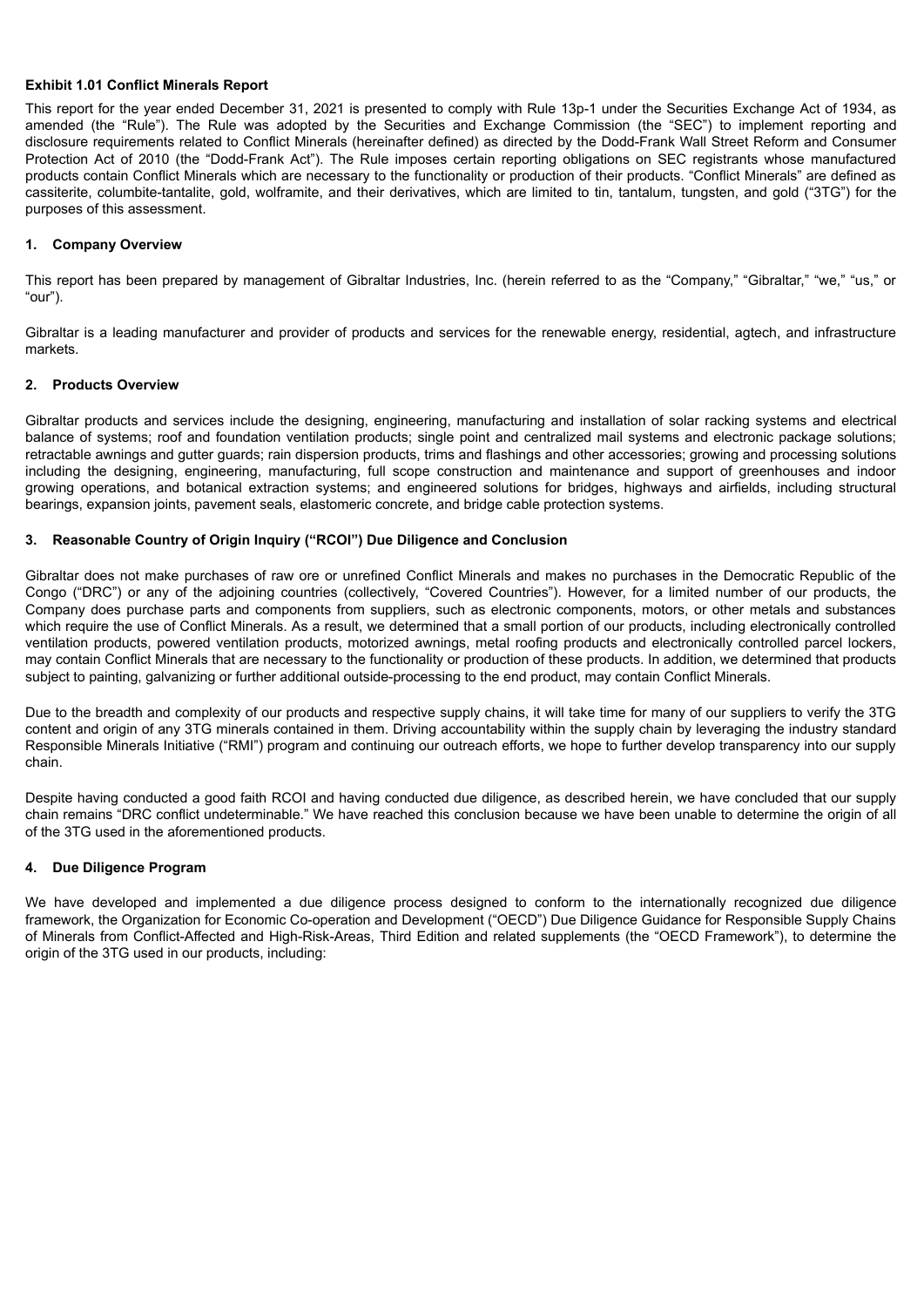- Developing policies and processes intended to identify and limit the use of Conflict Minerals or derivative metals necessary to the functionality or production of our product(s) that finance or benefit armed groups in the Covered Countries.
- Not knowingly procuring specified minerals that originate from facilities in the Covered Countries that are not "Conflict Free."
- Expecting suppliers whose products contain Conflict Minerals to establish policies, due diligence frameworks, and management systems consistent with the OECD Framework that are designed to accomplish this goal, and requiring their suppliers to do the same.

We believe in establishing and maintaining long-term relationships with suppliers whenever possible. However, if we determine that any supplier is, or a reasonable risk exists that it may be, violating our Conflict Minerals Policy, then we will require the supplier to promptly implement a remediation plan. Continued non-compliance or lack of willingness to take steps to address issues of concern may ultimately lead to the termination of the supplier relationship. Our efforts are not to ban procurement of minerals from the Covered Countries, but to assure procurement from responsible sources in the region. If we determine that any of the components of our products contain minerals from a mine or facility that is not participating or compliant with an independent third-party conflict mineral audit program, we will work towards transitioning to components that contain materials from a mine or facility that is so compliant.

#### **5. Due Diligence Process Design and Description**

The OECD Framework provides a five-step framework for risk-based due diligence for responsible supply chains of minerals from conflictaffected and high-risk areas. Using this framework, our Conflict Minerals due diligence process includes:

- establishing a governance structure with cross functional team members and senior executives;
- identifying and assessing risk in our supply chain;
- designing and implementing a strategy to respond to identified risk;
- reviewing independent third-party audits of smelter and refiner due diligence practices; and
- reporting annually on supply chain due diligence.

#### **5.1. Identify and Assess Risk in the Supply Chain**

Because of our size, the breadth and complexity of our products, and the constant evolution of our supply chain, it is difficult to identify actors downstream from our direct suppliers.

We have identified 3,907 total suppliers across our reportable segments. Of those, 812 are direct suppliers within the scope of our RCOI. Of the suppliers that are within the scope of our RCOI, we received 554 responses to our request for information. We have relied on these suppliers' responses to provide us with information about the source of Conflict Minerals contained in the components supplied to us. Our direct suppliers are similarly reliant upon information provided by their suppliers.

#### **5.2. Design and Implement a Strategy to Respond to Risks**

If applicable in the future, we will work with suppliers who are sourcing from smelters not participating or compliant with independent thirdparty conflict minerals audit programs to move towards using participating or compliant smelters within a reasonable time frame. The time frame will be dependent on the criticality of the specific part and the availability of alternative suppliers.

We intend to take the following steps to continue to mitigate any possible risk that the necessary Conflict Minerals in our products could finance or benefit armed groups in the Covered Countries:

- Enhance supplier communication, training and escalation process to improve due diligence data accuracy and completion.
- Identify new suppliers to be included in the program.